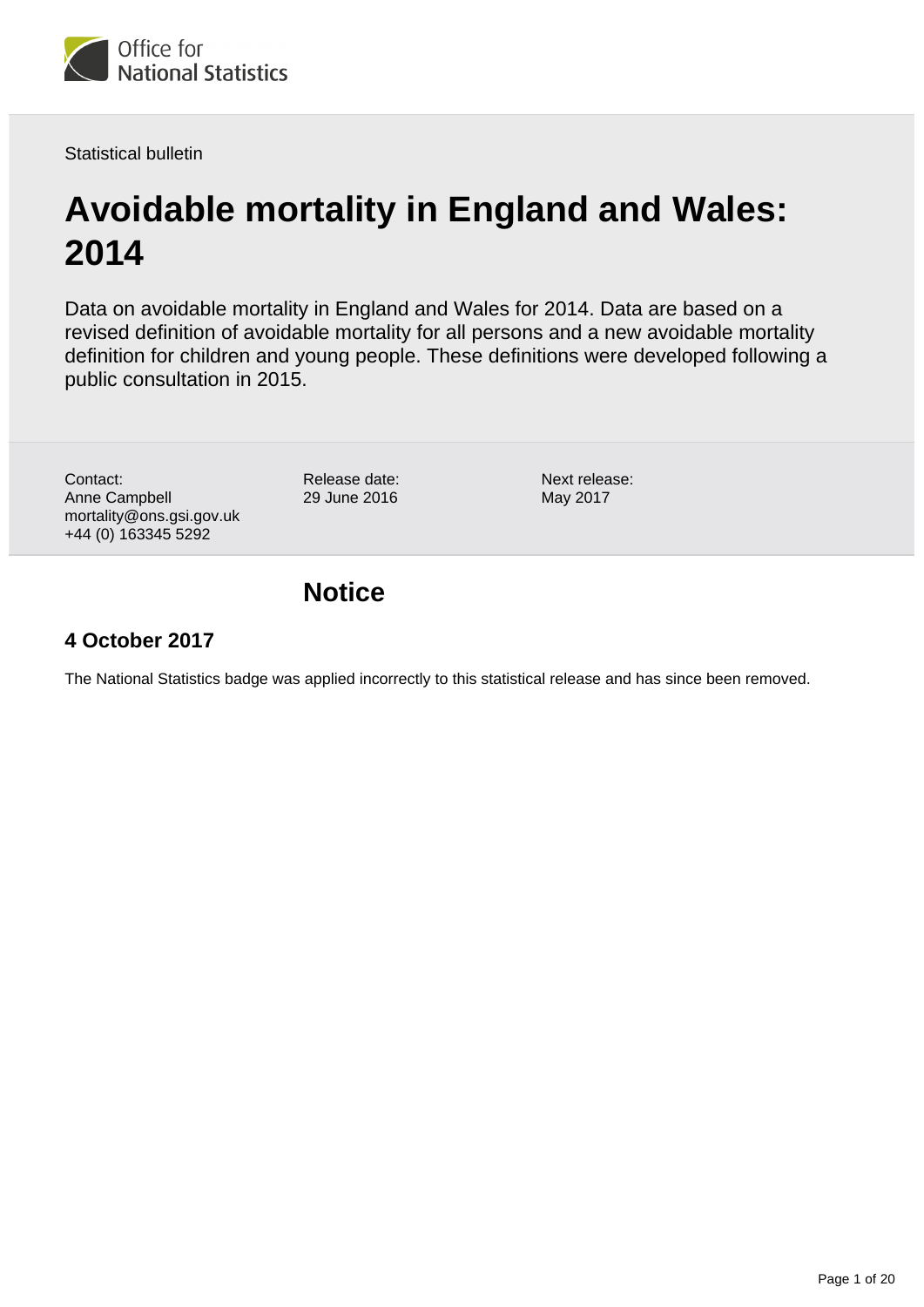# **Table of contents**

- 1. [Main points](#page-2-0)
- 2. [Statistician's Quote](#page-2-1)
- 3. [Things you need to know](#page-2-2)
- 4. [How have we defined avoidable mortality?](#page-3-0)
- 5. [Nearly a quarter of all deaths in 2014 \(23%\) were from avoidable causes](#page-3-1)
- 6. [Neoplasms were the leading cause of avoidable deaths in 2014](#page-5-0)
- 7. [Cardiovascular disease caused 44% of all deaths from conditions amenable to healthcare](#page-7-0)
- 8. [Neoplasms caused 40% of all deaths from preventable conditions](#page-7-1)
- 9. [Avoidable mortality rates were significantly lower when ischaemic heart disease was excluded](#page-7-2)
- 10. [Avoidable mortality rates higher in Wales than in England](#page-10-0)
- 11. [The North East had highest avoidable mortality rates](#page-12-0)
- 12. [Almost a third of deaths in children and young people were from avoidable causes](#page-13-0)
- 13. [The highest number of avoidable deaths in children and young people were from accidental injuries](#page-13-1)
- 14. [Avoidable deaths resulted in an average loss of 23 years of life](#page-16-0)
- 15. [What has changed within this publication?](#page-16-1)
- 16. [Concept of avoidable mortality](#page-17-0)
- 17. **[Quality and methodology](#page-17-1)**
- 18. [Results](#page-18-0)
- 19. References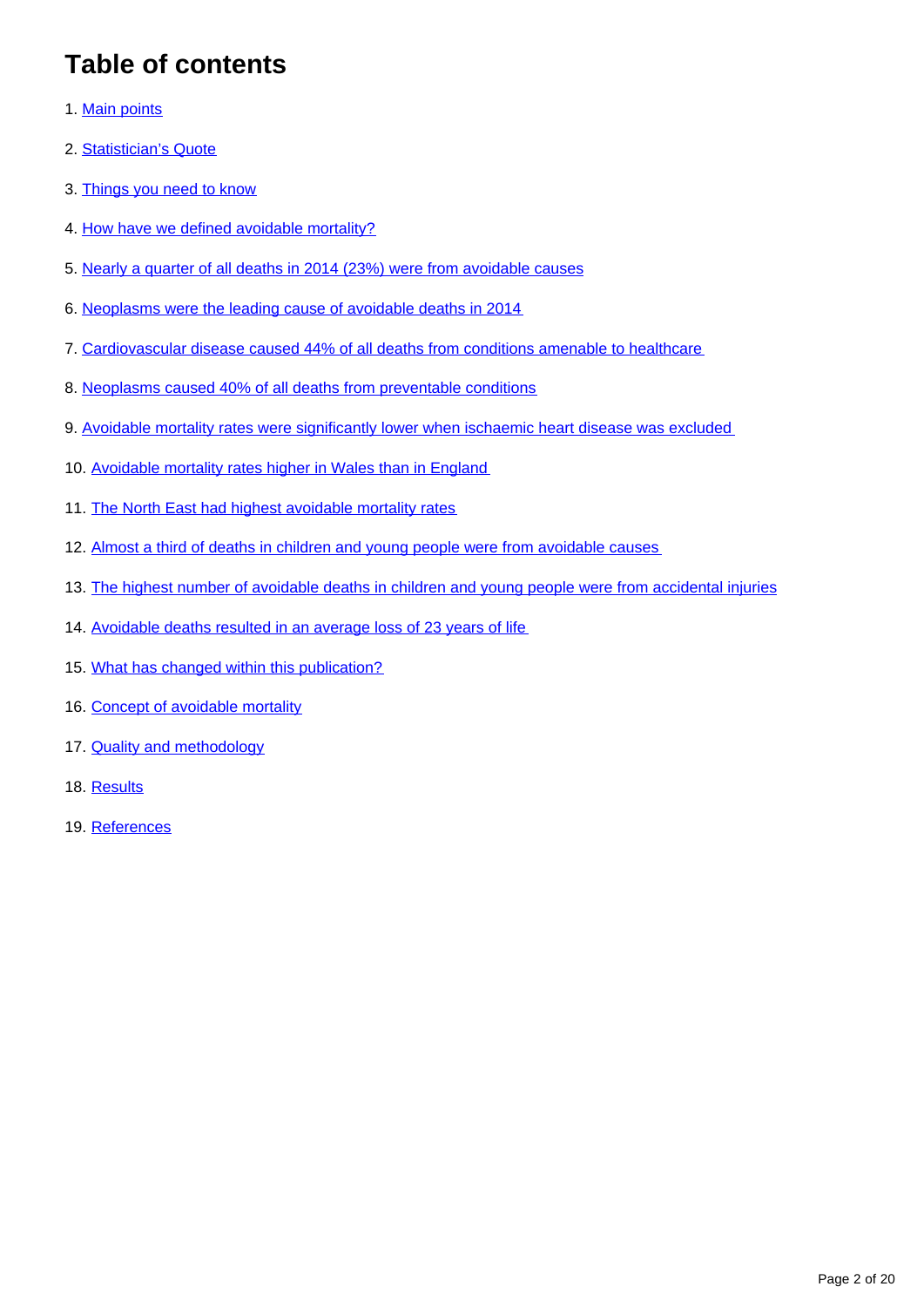# <span id="page-2-0"></span>**1 . Main points**

In 2014, nearly a quarter of all deaths (23%; 116,489 out of 501,424) in England and Wales were from causes considered potentially avoidable through timely and effective healthcare or public health interventions.

Males accounted for approximately 60% of all avoidable deaths.

Avoidable mortality rates were significantly higher in Wales than in England. In England, the North East had the highest avoidable mortality rate while the South East had the lowest.

Neoplasms (cancers and non-cancerous abnormal tissue growths) were the leading cause of avoidable deaths accounting for 35% of all avoidable deaths in England and Wales in 2014.

Almost a third (32%; 1,443 out of 4,571) of all deaths of children and young people (aged 0 to 19 years) were from avoidable causes.

The highest number of avoidable deaths in children and young people in England and Wales in 2014 were from accidental injuries (14%; 195 out of the 1,443 avoidable deaths in this age group).

# <span id="page-2-1"></span>**2 . Statistician's Quote**

"People who die prematurely from avoidable causes lose an average of 23 potential years of life. For children and young people, this figure rises to 72 years. The biggest contributors to avoidable deaths are chronic illnesses such as cancer and heart disease. In contrast, accidental injuries and complications surrounding childbirth are the biggest killers of children and young people."

Anne Campbell, Mortality Analysis Team, Office for National Statistics

# <span id="page-2-2"></span>**3 . Things you need to know**

Figures are presented for causes of death that are considered avoidable in the presence of timely and effective healthcare or public health interventions (avoidable mortality).

We have revised our definition of avoidable mortality and also developed an avoidable mortality definition for children and young people. Further [information about these definitions is available on the consultation page](https://www.ons.gov.uk/aboutus/whatwedo/statistics/consultationsandsurveys/allconsultationsandsurveys/reviewofavoidablemortalitydefinition) of our website.

With advances in medical technology and wider public health interventions, deaths from a condition which was previously not avoidable may have since become avoidable. This means that when the list of avoidable causes of death is updated, it may not be appropriate to produce previously published data using the revised avoidable mortality definition. For this reason, data presented in this bulletin are for 2014 only – the latest data year available. Previously published data have not been reproduced using the revised avoidable mortality definition.

While a particular condition can be considered avoidable, this doesn't mean that every death from that condition could be prevented. This is because factors such as the lifestyle and age of the patient, the extent of disease progression at diagnosis and the potential existence of other medical conditions are not taken into account when making a list of causes.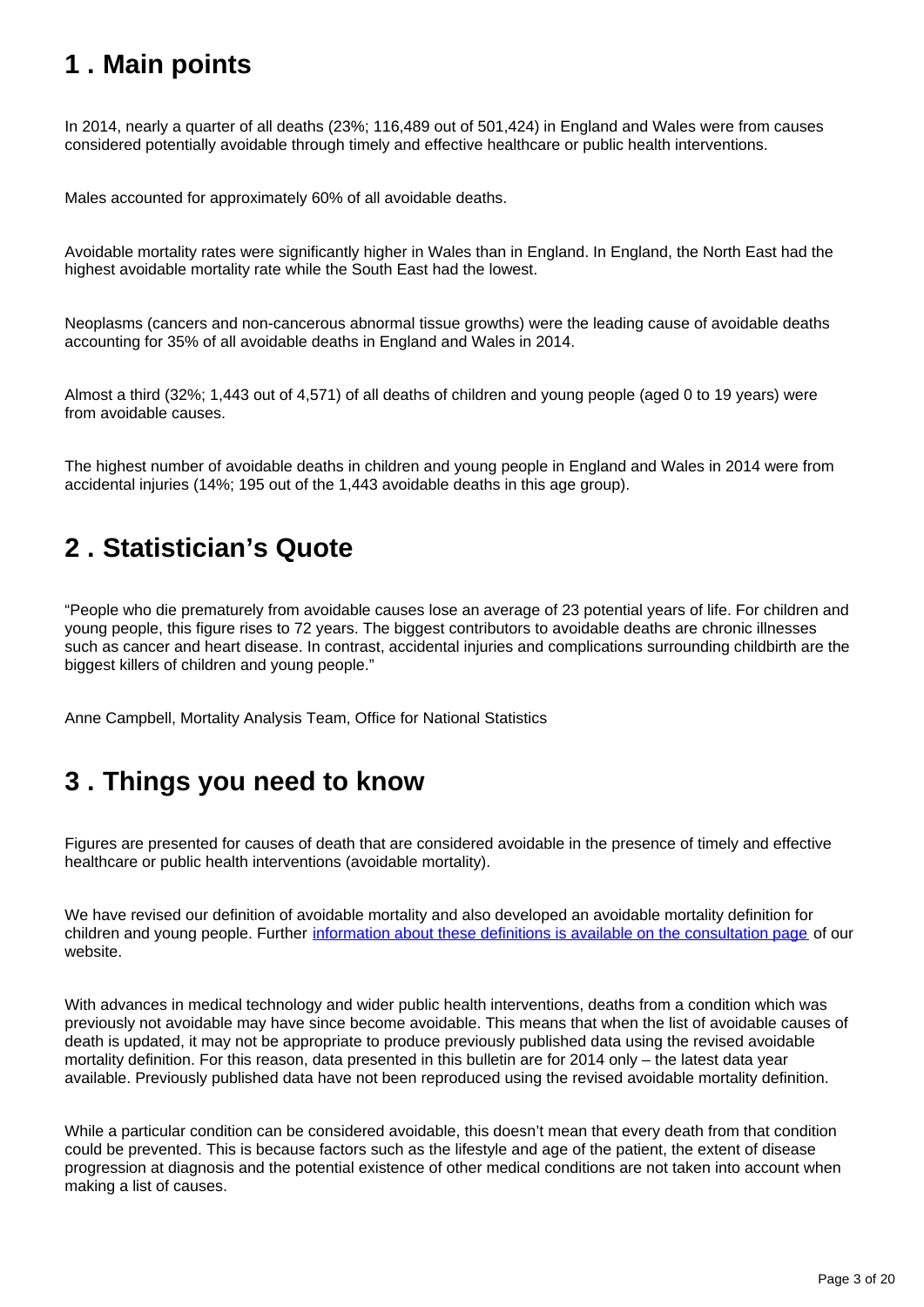For most of the causes of death included in our definition there is an upper age limit of 74 years. This is because deaths at older ages are often difficult to attribute definitively to a single underlying cause and the chances of death are more affected by coexisting medical conditions and other factors.

Avoidable mortality was not intended to serve as a definitive source of evidence of differences in effectiveness of healthcare systems. It was designed to highlight areas of potential weaknesses in healthcare that could benefit from further in-depth investigation. Therefore, a degree of caution is recommended when interpreting the data.

# <span id="page-3-0"></span>**4 . How have we defined avoidable mortality?**

Amenable mortality:

• a death is amenable (treatable) if, in the light of medical knowledge and technology at the time of death, all or most deaths from that cause (subject to age limits if appropriate) could be avoided through good quality healthcare

Preventable mortality:

a death is preventable if, in the light of understanding of the determinants of health at time of death, all or most deaths from that cause (subject to age limits if appropriate) could be avoided by public health interventions in the broadest sense

Avoidable mortality:

• avoidable deaths are all those defined as preventable, amenable (treatable) or both, where each death is counted only once; where a cause of death is both preventable and amenable, all deaths from that cause are counted in both categories when they are presented separately

### <span id="page-3-1"></span>**5 . Nearly a quarter of all deaths in 2014 (23%) were from avoidable causes**

In 2014, approximately 23% of all deaths were from causes considered avoidable (116,489 out of 501,424 deaths). The majority of these deaths were among males (60%).

The age-standardised avoidable mortality rate for all persons in England and Wales was 221.0 per 100,000 persons in 2014.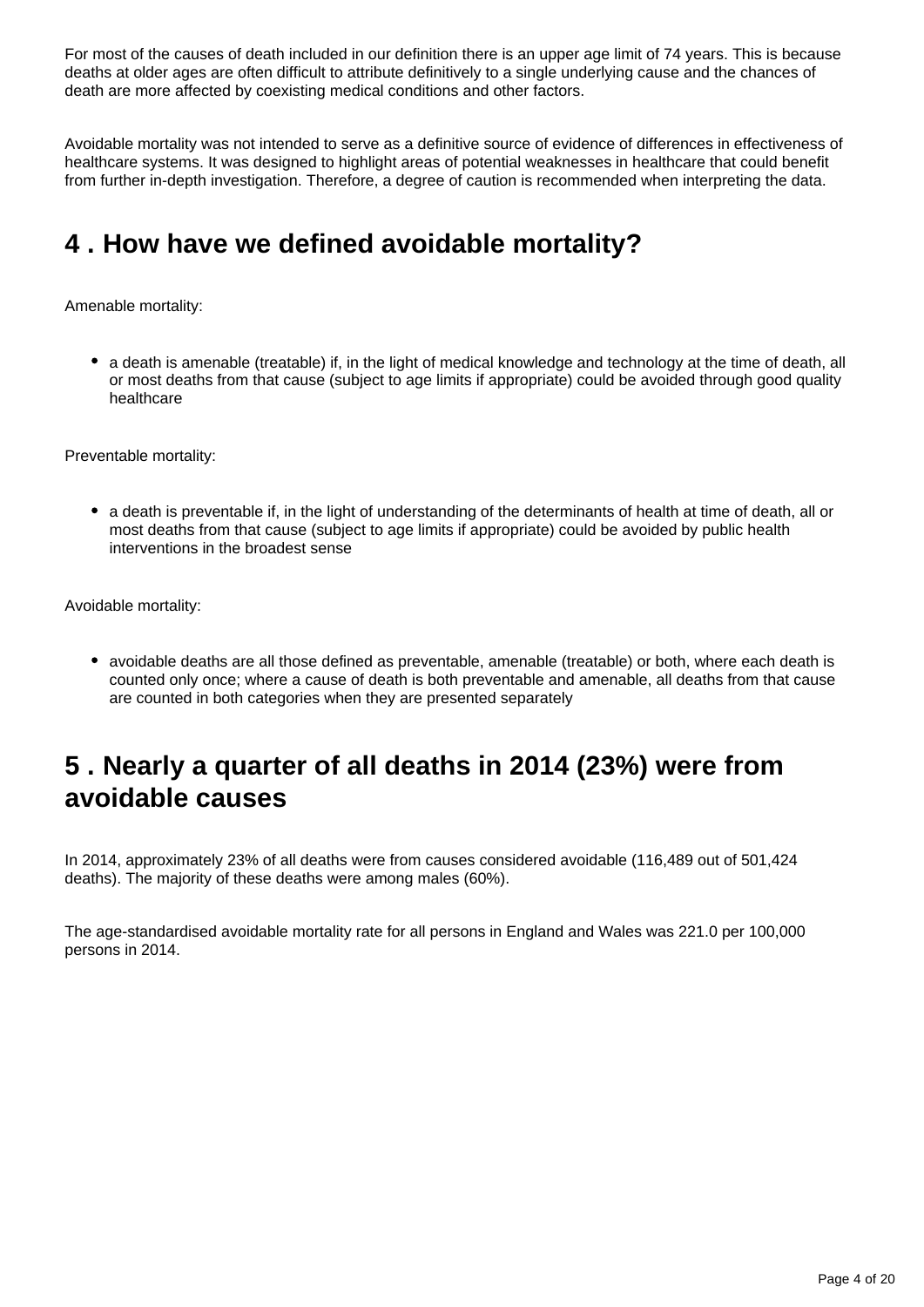#### **Figure 1: Number of deaths considered avoidable as a proportion of all deaths registered**

#### **England and Wales, 2014**

### Figure 1: Number of deaths considered avoidable as a proportion of all deaths registered



England and Wales, 2014

 $\bullet$  Deaths not considered avoidable as a percentage of all deaths

Avoidable deaths as a percentage of all deaths<br>Source: Office for National Statistics

#### **Source: Office for National Statistics**

**Notes:**

- 1. Figures are for deaths registered in the calendar year 2014.
- 2. Figures include deaths of non-residents.

Males were more likely to die from an avoidable cause than females. Approximately 29% of all male deaths were from avoidable causes (70,108 out of 245,142 deaths) compared with 18% of all female deaths (46,381 out of 256,282 deaths).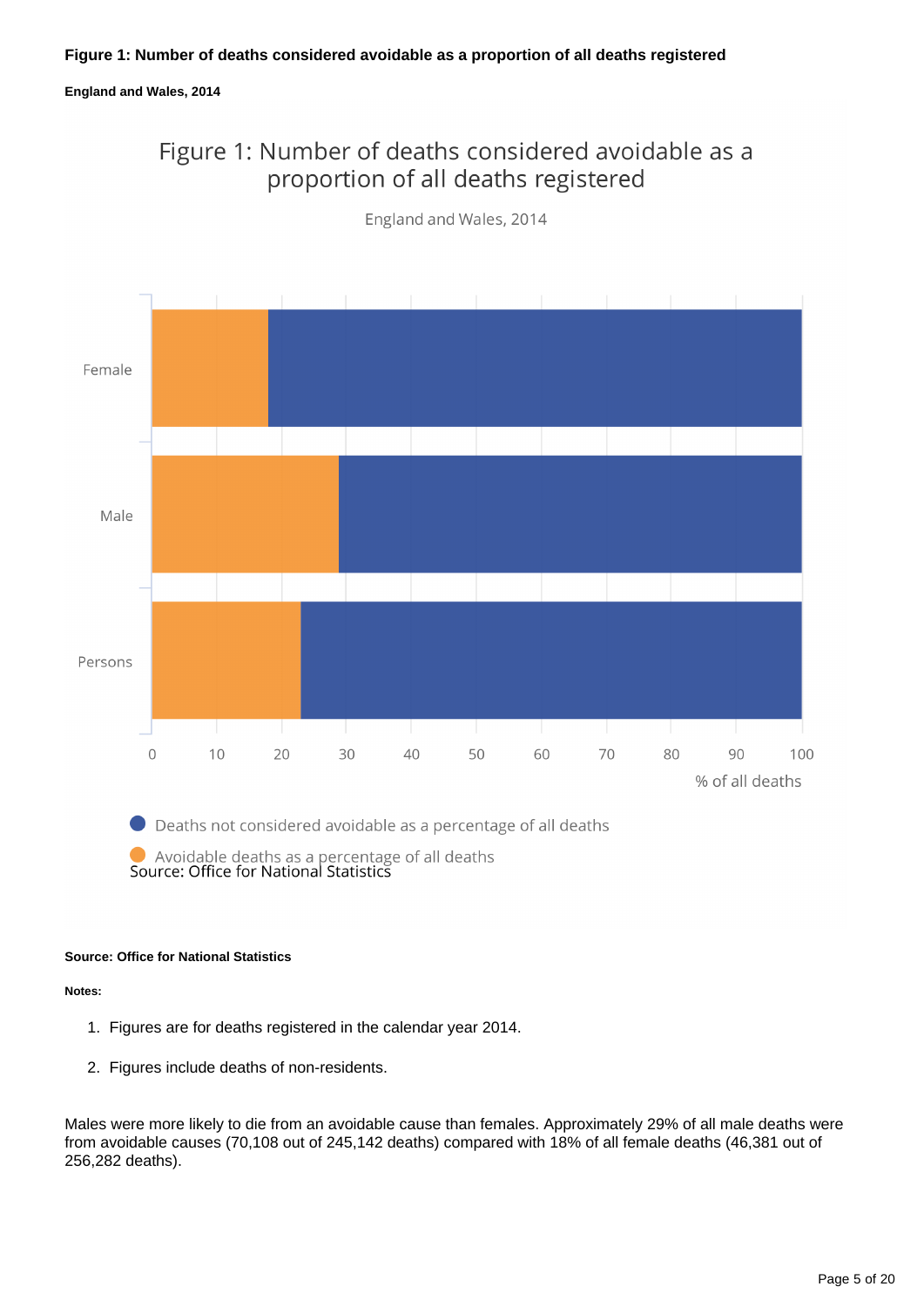# <span id="page-5-0"></span>**6 . Neoplasms were the leading cause of avoidable deaths in 2014**

We examined both broad cause groups and individual causes of avoidable deaths to assess their contribution to avoidable mortality. The latter are discussed elsewhere in this document.

For broad cause groups, the leading cause of avoidable deaths was neoplasms, with an age-standardised rate of 78.2 per 100,000 population. Conversely, the cause group with the smallest contribution to avoidable deaths was infections (3.0 deaths per 100,000).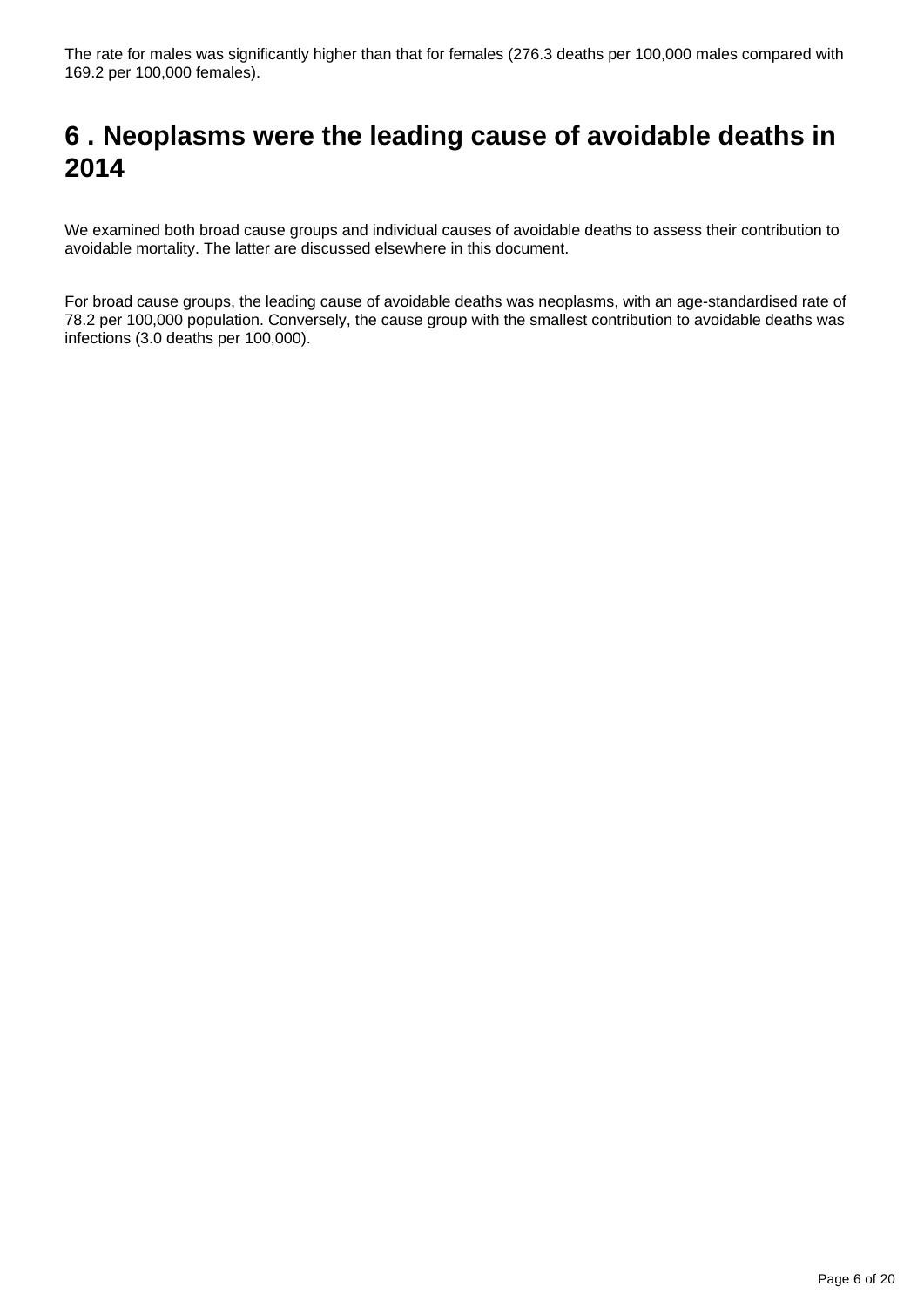### **Figure 2: Avoidable mortality rates by broad cause group**

**England and Wales, 2014**

# Figure 2: Avoidable mortality rates by broad cause group



England and Wales, 2014

Source: Office for National Statistics

**Source: Office for National Statistics**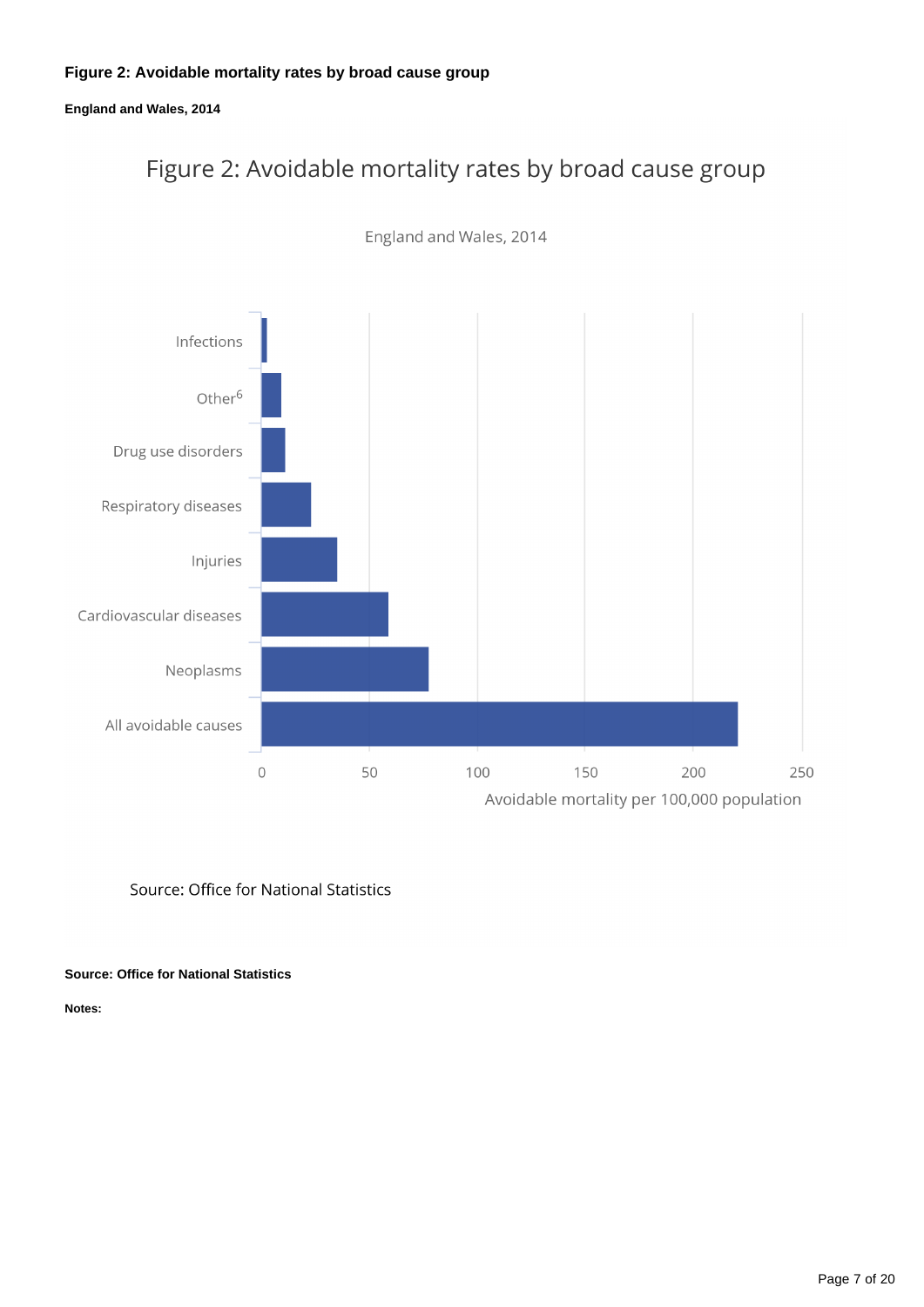- 1. Figures are for deaths registered in the calendar year 2014.
- 2. Figures include deaths of non-residents.
- 3. Age-standardised rates per 100,000 population, standardised to the 2013 European Standard Population. Age-standardised rates are used to allow comparison between populations which may contain different proportions of people of different ages
- 4. Confidence intervals are a measure of the statistical precision of an estimate and show the range of uncertainty around the estimated figure. Calculations based on small numbers of events are often subject to random fluctuations. As a general rule, if the confidence interval around an estimate overlaps with the interval around another, there is no significant difference between the 2 estimates
- 5. See dataset 1 for further details of the underlying causes of death included.
- 6. The 'Other' cause group consists of nutritional, endocrines and metabolic disorders, neurological disorders, digesitve disorders, genitourinary disorders, and maternal and infant conditions.

### <span id="page-7-0"></span>**7 . Cardiovascular disease caused 44% of all deaths from conditions amenable to healthcare**

There were 62,156 deaths from causes considered amenable to healthcare in England and Wales in 2014; an age-standardised mortality rate of 118.9 per 100,000 population.

Cardiovascular disease was the leading cause of amenable deaths, with an age-standardised rate of 52.5 deaths per 100,000 population. To put this into context, the cardiovascular disease cause group was responsible for 44% (27,336 out of 62,156) of all deaths from amenable causes.

# <span id="page-7-1"></span>**8 . Neoplasms caused 40% of all deaths from preventable conditions**

There were 97,660 deaths from causes that are considered preventable in light of wider public health interventions in England and Wales in 2014. This represents an age-standardised rate of 185.2 deaths per 100,000 population.

Neoplasms (cancers and other non-cancerous tissue growths) were the leading cause of preventable deaths, with an age-standardised rate of 74.0 per 100,000. As a proportion of all deaths from preventable causes, neoplasms accounted for 40% (38,663 out of 97,660 deaths).

### <span id="page-7-2"></span>**9 . Avoidable mortality rates were significantly lower when ischaemic heart disease was excluded**

For individual causes of death, ischaemic heart disease was the most common cause of avoidable deaths among people in England and Wales in 2014, accounting for 17% of all avoidable deaths (19,239 out of 116,489).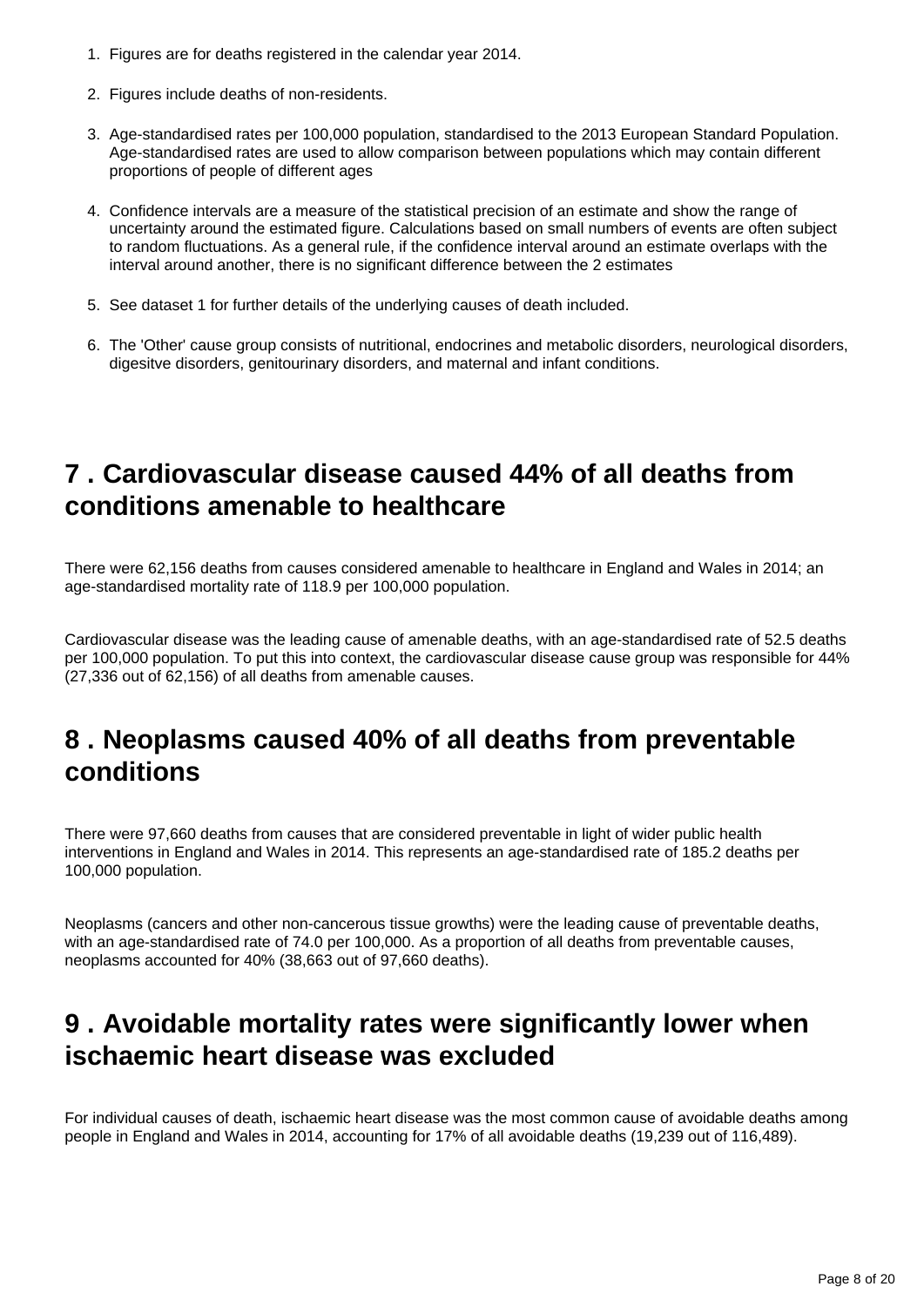The relatively large number of deaths from ischaemic heart disease means that it is difficult to assess the contribution of other causes of death to the overall avoidable mortality figures. It is likely that any change in avoidable mortality figures will be heavily influenced by changes in the number of deaths from ischaemic heart disease. For this reason, we exclude ischaemic heart disease from the figures for avoidable mortality in this section.

Without ischaemic heart disease, there were 97,250 avoidable deaths in England and Wales in 2014. This represents an age-standardised rate of 184.1 deaths per 100,000 population and is significantly lower than the rate with ischaemic heart disease included: a decrease of 17% from 221.0 per 100,000 population. A similar percentage decrease was observed in England and in Wales separately.

Excluding ischaemic heart disease resulted in a greater percentage decrease in rates for males than for females. In England and Wales (combined), rates for males fell by 21%, from 276.3 per 100,000 to 218.9 per 100,000, while those for females fell by 10% from 169.2 to 151.7 per 100,000. A similar picture was observed in both countries separately.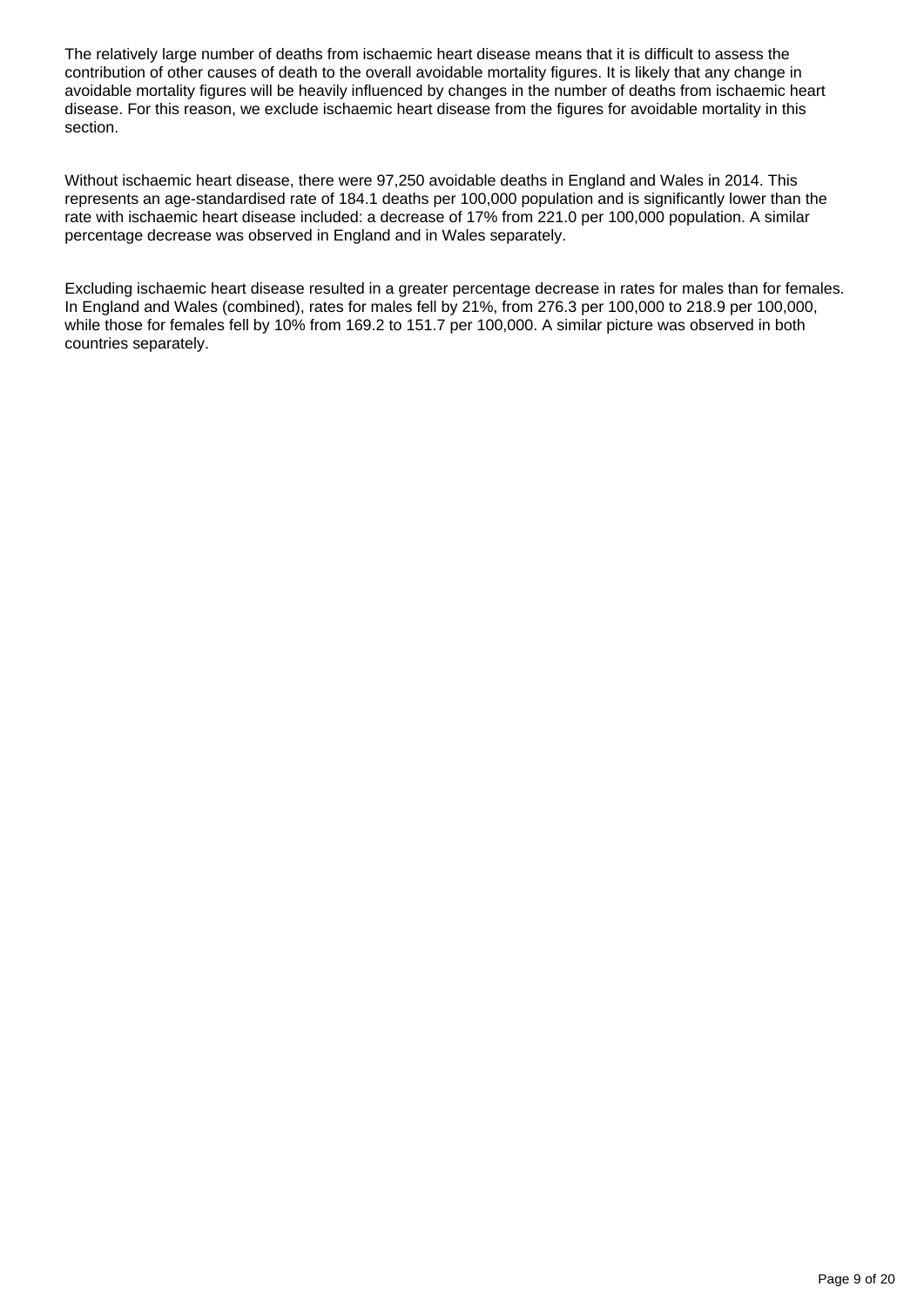#### **Figure 3: Age-standardised avoidable, amenable and preventable mortality rates with and without deaths from ischaemic heart disease (IHD)**

#### **England and Wales, 2014**

### Figure 3: Age-standardised avoidable, amenable and preventable mortality rates with and without deaths from ischaemic heart disease (IHD)



#### **Source: Office for National Statistics**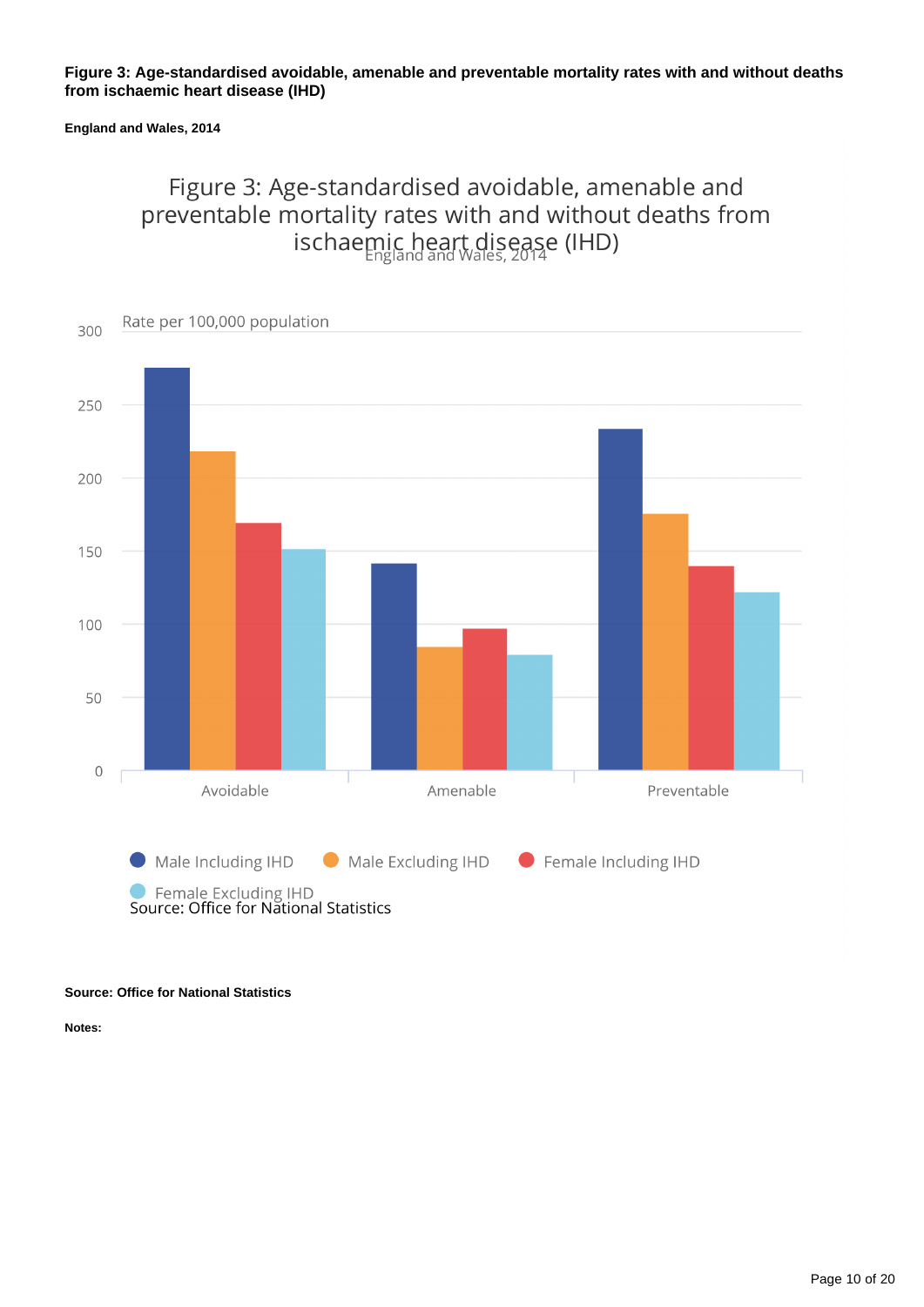- 1. Figures are for deaths registered in the calendar year 2014.
- 2. Figures include deaths of non-residents.
- 3. Age-standardised rates per 100,000 population, standardised to the 2013 European Standard Population. Age-standardised rates are used to allow comparison between populations which may contain different proportions of people of different ages.
- 4. Confidence intervals are a measure of the statistical precision of an estimate and show the range of uncertainty around the estimated figure. Calculations based on small numbers of events are often subject to random fluctuations. As a general rule, if the confidence interval around an estimate overlaps with the interval around another, there is no significant difference between the 2 estimates.
- 5. See dataset 1 for further details of the underlying causes of death.

### <span id="page-10-0"></span>**10 . Avoidable mortality rates higher in Wales than in England**

There were 108,491 potentially avoidable deaths in England in 2014, with males accounting for 60% of these deaths (65,248). In comparison, there were 7,428 avoidable deaths in Wales, males accounting for 60% once more (4,476).

Despite the smaller number of deaths in Wales, avoidable mortality rates were significantly higher than in England for both sexes. For males, the rate in Wales was 300.4 per 100,000 population compared with 273.3 per 100,000 in England. Similarly, rates for females were 183.6 per 100,000 in Wales compared with 167.6 per 100,000 in England.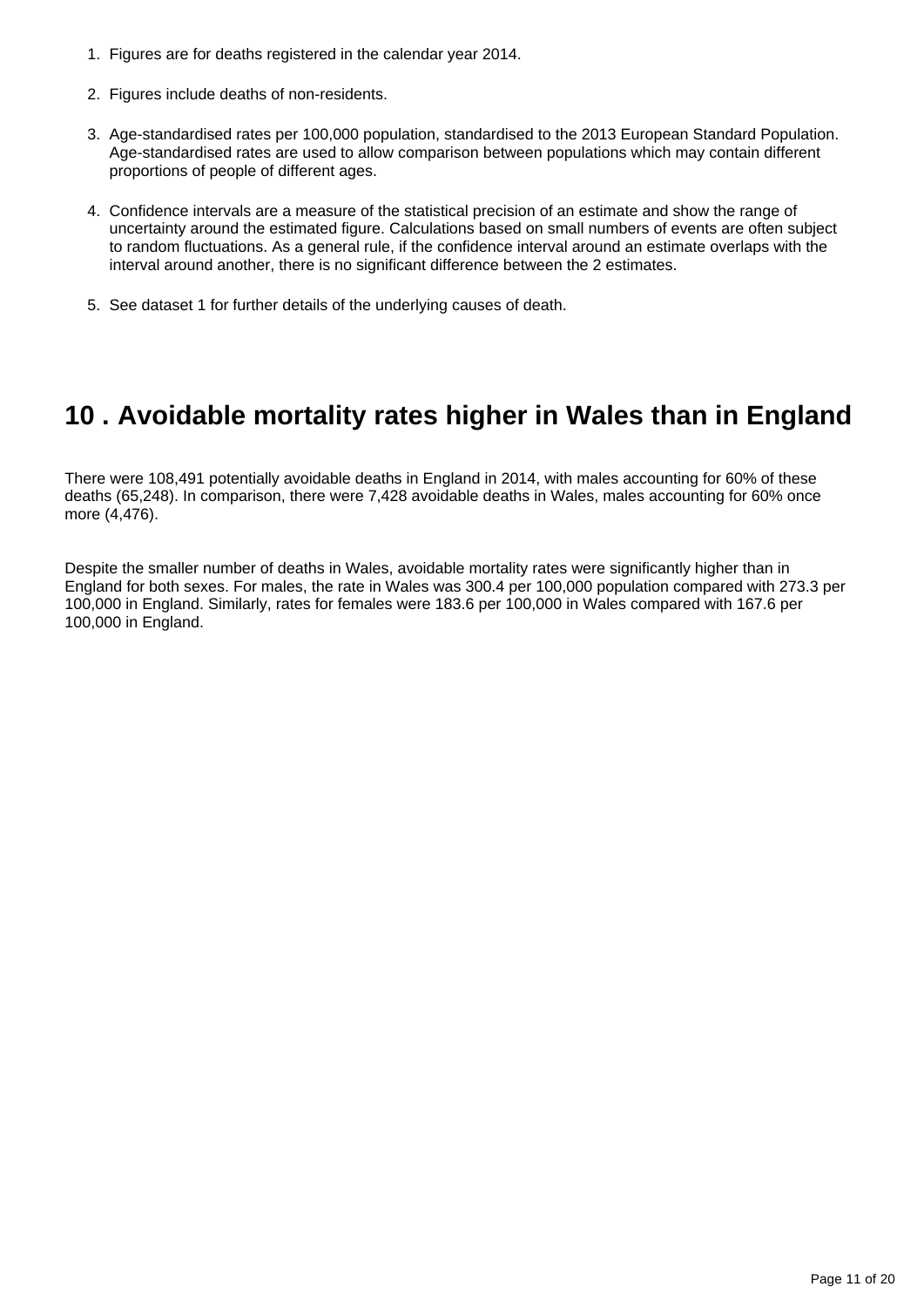### **Figure 4: Age-standardised avoidable mortality rates by sex**

**England and Wales, 2014**

# Figure 4: Age-standardised avoidable mortality rates by sex



England and Wales, 2014

Source: Office for National Statistics

#### **Source: Office for National Statistics**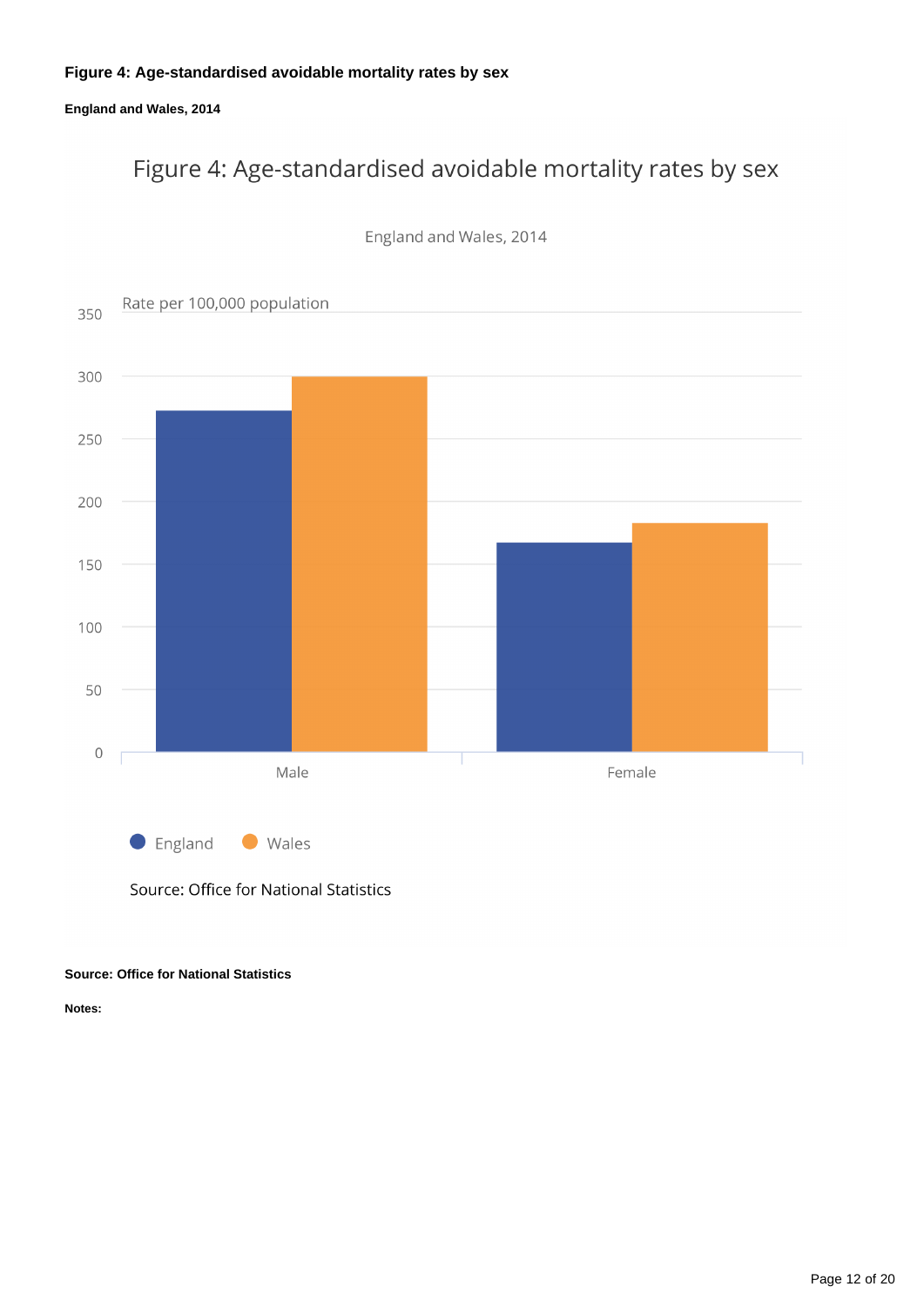- 1. Figures are for deaths registered in the calendar year 2014
- 2. Figures exclude deaths of non-residents
- 3. Age-standardised rates per 100,000 population, standardised to the 2013 European Standard Population. Age-standardised rates are used to allow comparison between populations which may contain different proportions of people of different ages
- 4. Confidence intervals are a measure of the statistical precision of an estimate and show the range of uncertainty around the estimated figure. Calculations based on small numbers of events are often subject to random fluctuations. As a general rule, if the confidence interval around an estimate overlaps with the interval around another, there is no significant difference between the 2 estimates
- 5. See dataset 1 for further details of the underlying causes of death included

Neoplasms were the leading contributor to avoidable deaths, causing 35% (38,090) of avoidable deaths in England and 36% (2,649) in Wales. Rates for neoplasms were also higher in Wales than in England (85.2 compared with 77.5 per 100,000 population, respectively).

There were 57,818 deaths from causes considered amenable to good quality healthcare in England and 3,999 in Wales in 2014. As with overall avoidable mortality, death rates for amenable mortality were significantly higher in Wales than in England (128.9 compared with 117.6 per 100,000 in Wales).

The leading cause of amenable deaths in both countries was cardiovascular disease, but the rate in Wales was higher than that in England (58.6 compared with 51.7 per 100,000 population, respectively). Overall, 44% (25,312) of amenable deaths in England and 46% (1,821) in Wales were caused by cardiovascular disease.

In 2014, there were 90,985 deaths from causes considered preventable through wider public health interventions in England and 6,206 deaths in Wales. As with amenable mortality, preventable mortality rates were also higher in Wales than in England (200.6 compared with 183.3 deaths per 100,000 population).

Neoplasms were the leading cause of preventable deaths in England and in Wales. In England, this cause group was responsible for 40% (36,030) of all preventable deaths, whereas in Wales it was responsible for 41% (2,524). Despite the smaller number of deaths, the preventable mortality rate for neoplasms was higher in Wales than England (81.2 compared with 73.3 deaths per 100,000 population).

### <span id="page-12-0"></span>**11 . The North East had highest avoidable mortality rates**

The region with the highest avoidable mortality rate for both sexes was the North East, with rates of 339.7 deaths per 100,000 males and 221.6 deaths per 100,000 females. These rates were also significantly higher than the England and Wales average. Conversely, the regions with the lowest rates were the East of England for males (238.6 per 100,000) and the South East for females (144.4 per 100,000). These rates were also significantly lower than the England and Wales average.

Rates were significantly higher for males than females in all English regions.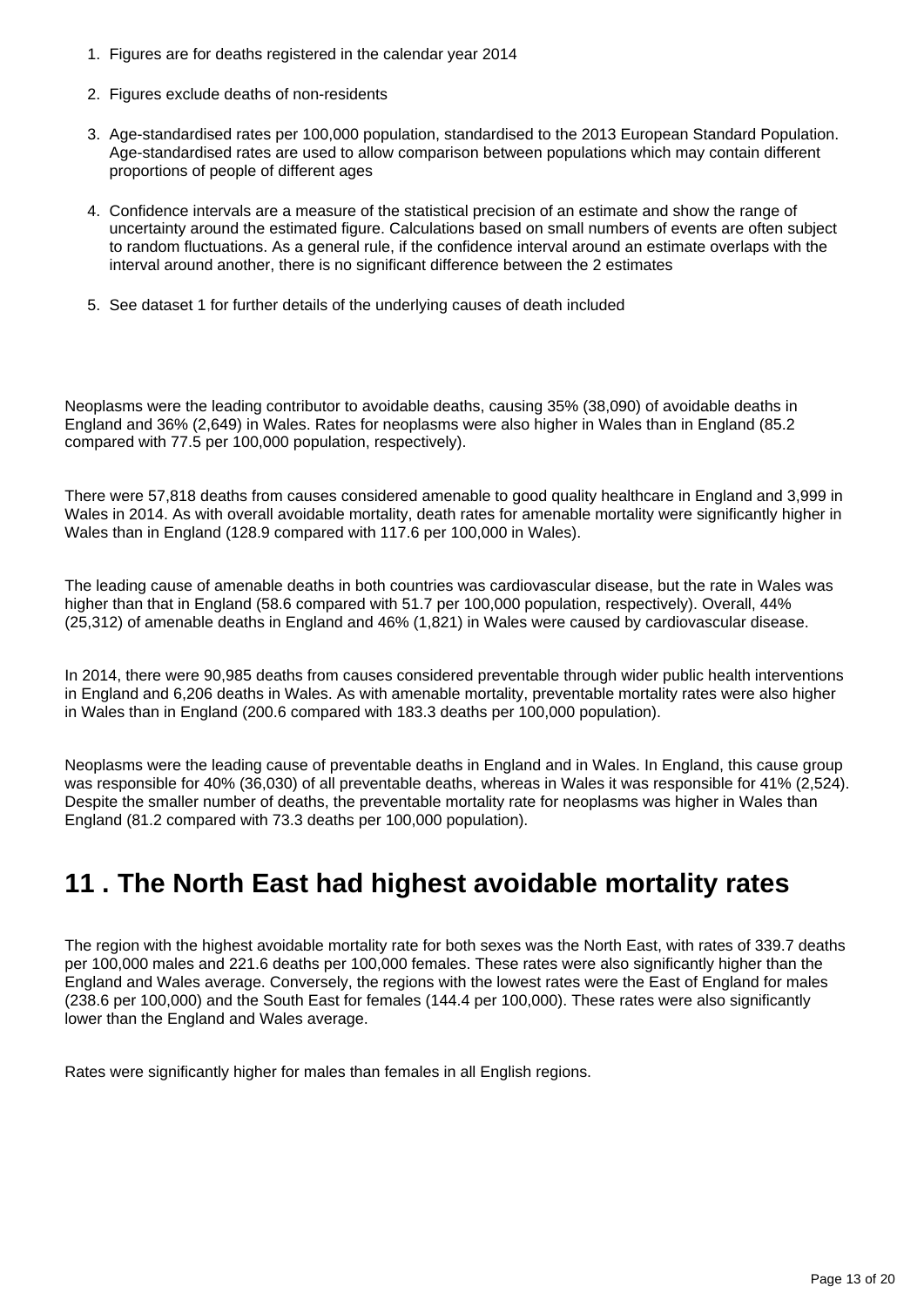#### **Figure 5: Age-standardised avoidable mortality rates for all persons**

**English regions and Wales, 2014**



Source: Office for National Statistics Contains OS data @ Crown copyright 2016

### <span id="page-13-0"></span>**12 . Almost a third of deaths in children and young people were from avoidable causes**

In 2014, just under a third of deaths (32% or 1,443 out of 4,571) in children and young people aged 0 to 19 years in England and Wales were from causes considered avoidable through good quality healthcare and wider public health interventions. Avoidable deaths in children and young people made up 1% of all avoidable deaths in 2014.

In England and Wales, males aged 0 to 19 years were more likely to die from avoidable causes than their female counterparts. Males accounted for around 63% (911 out 1,443) of avoidable deaths in children and young people. Similarly, the rate for males was significantly higher than that of females (12.7 compared with 7.8 deaths per 100,000 population).

A similar pattern was observed in England, with a higher avoidable mortality rate in 0 to 19 year old males than females (12.5 compared with 7.8 deaths per 100,000, respectively). However, there was no significant difference in rates between the sexes in Wales. For both sexes, the avoidable mortality rates in England were not significantly different from the rates in Wales.

# <span id="page-13-1"></span>**13 . The highest number of avoidable deaths in children and young people were from accidental injuries**

The single cause with the highest number of avoidable deaths in children and young people was accidental injuries (195 deaths; 14% of all avoidable deaths in this age group).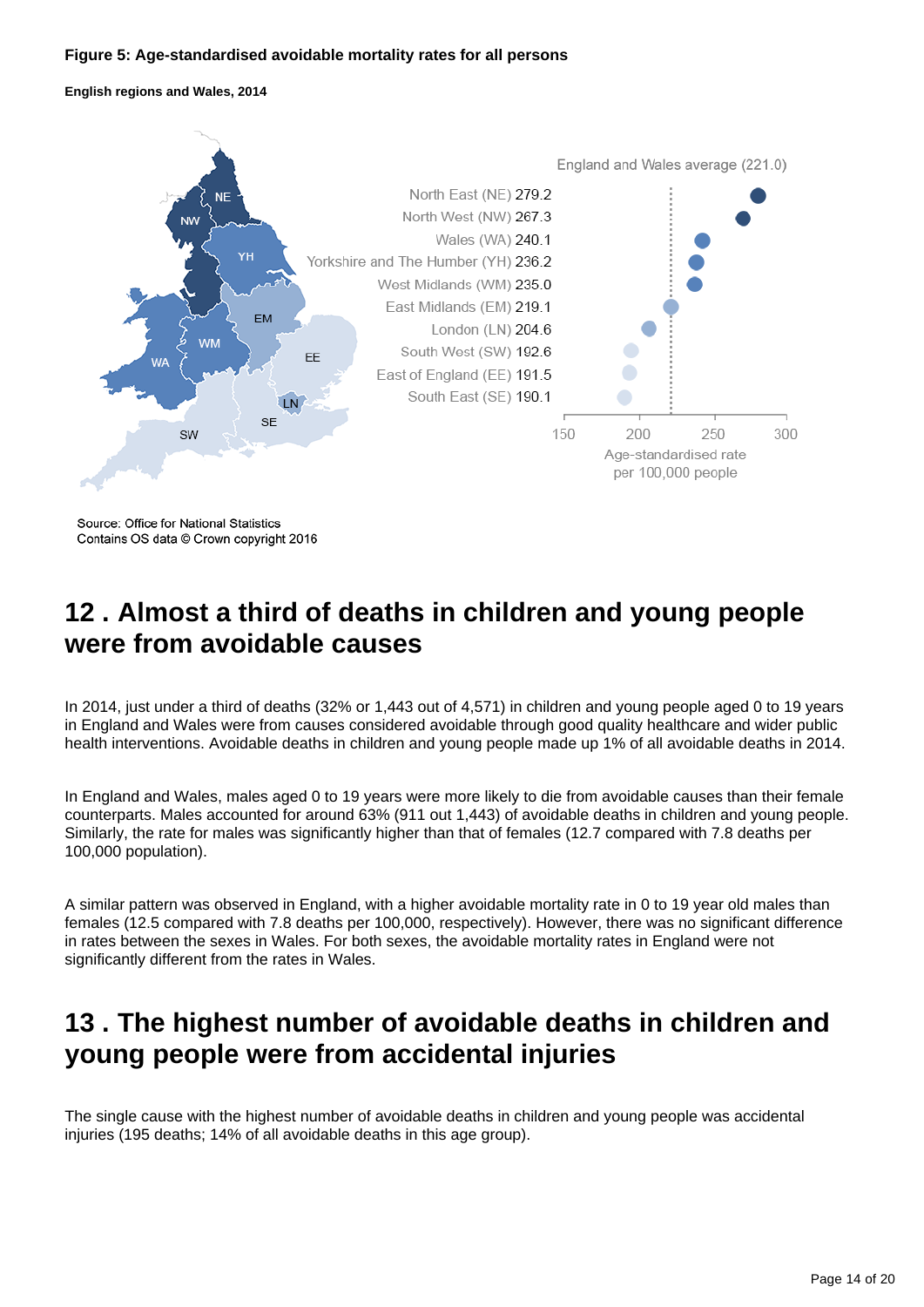In stark contrast to avoidable deaths at older ages, where the leading causes were cancer and heart disease, the leading causes of avoidable deaths in children and young people were non-chronic conditions, such as accidental injuries, complications during the perinatal period (childbirth), suicides and self-inflicted injuries, transport accidents and congenital malformations of the heart.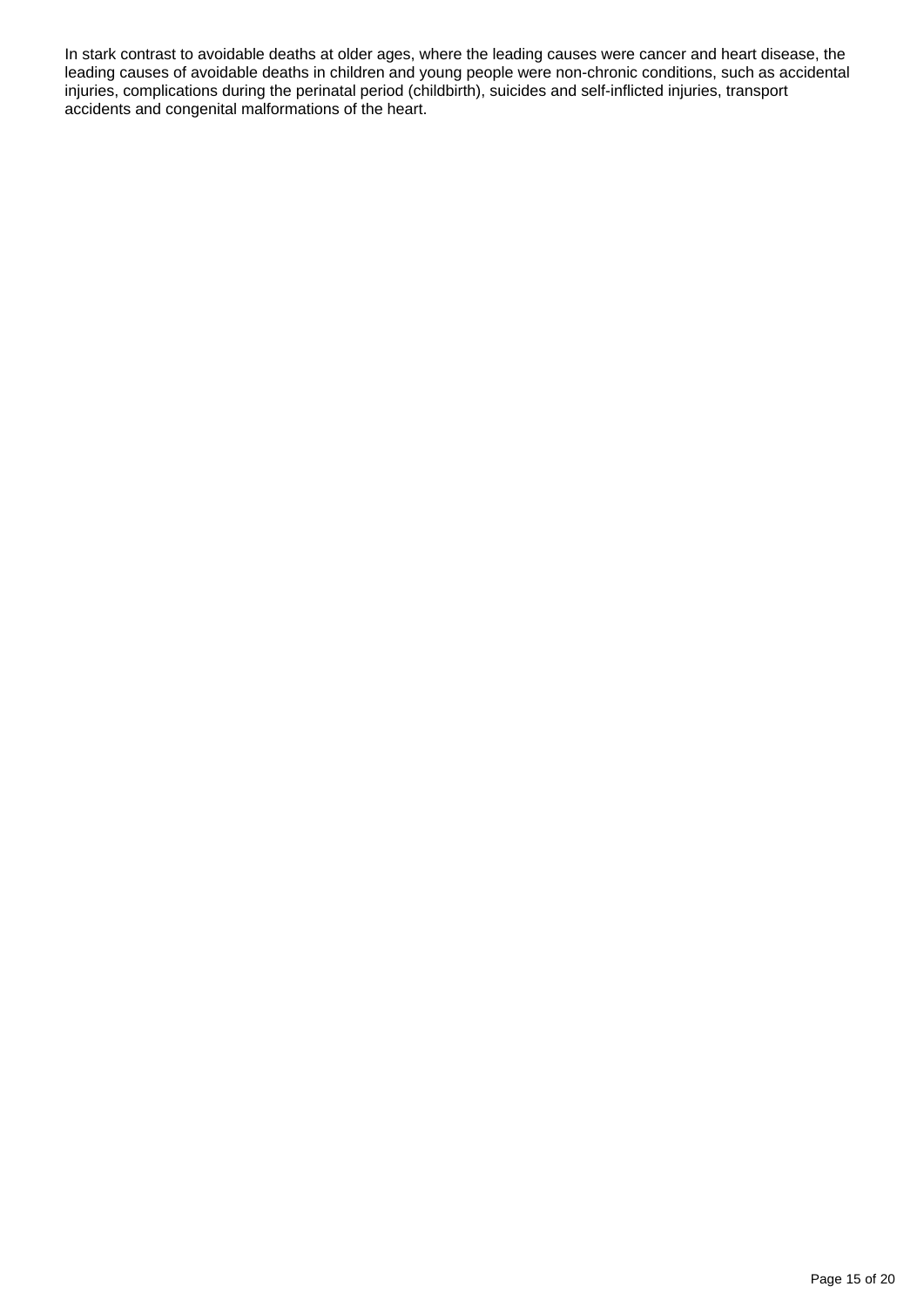#### **England and Wales, 2014**

### Figure 6: Top 5 causes with the highest number of avoidable deaths in children and young people (aged 0 to 19 years)



England and Wales, 2014

Source: Office for National Statistics

#### **Source: Office for National Statistics**

- 1. Figures are for deaths registered in the calendar year 2014.
- 2. Figures for England and Wales include deaths of non-residents.
- 3. See dataset 3 for the definition of avoidable mortality in children and young people.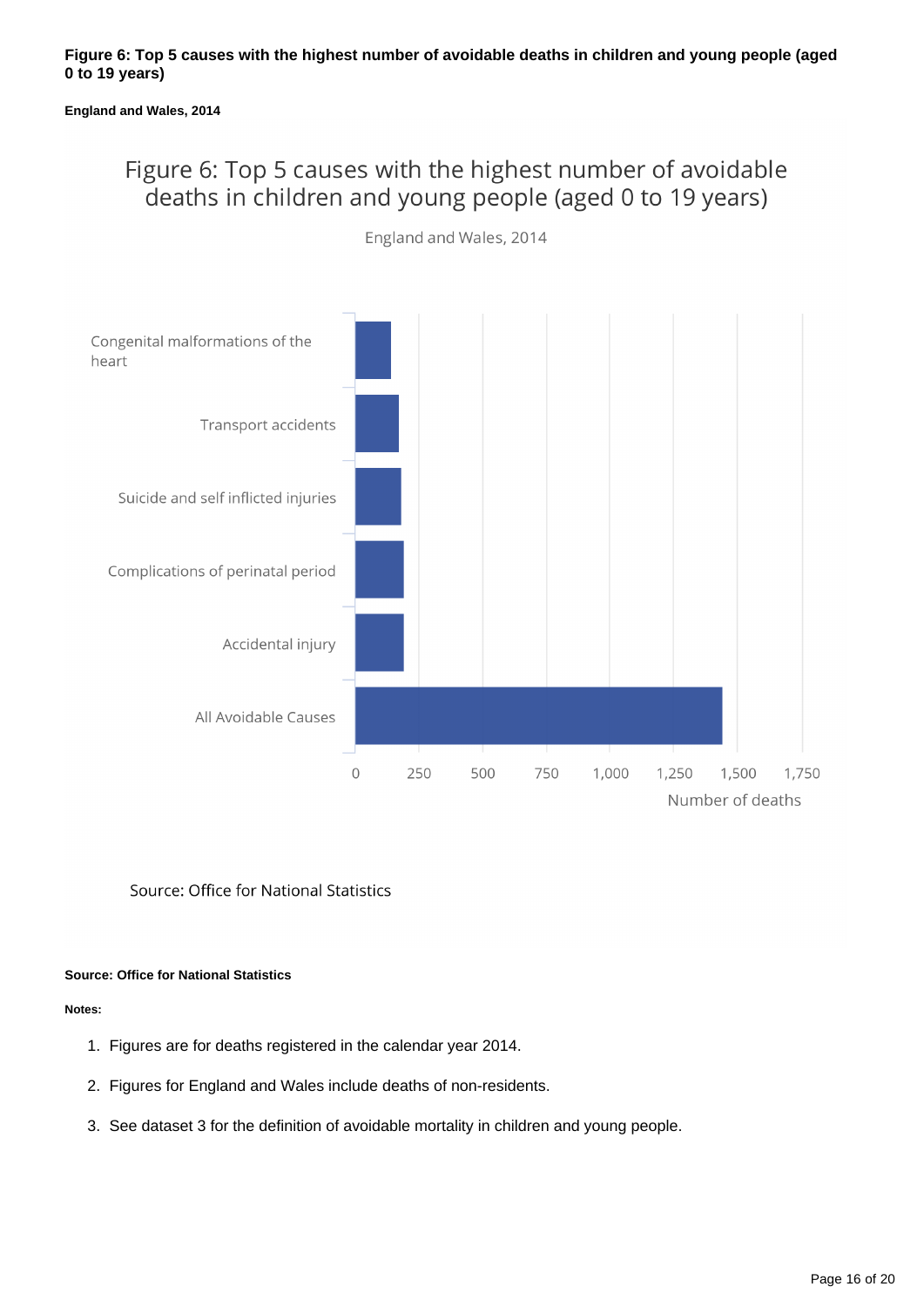### <span id="page-16-0"></span>**14 . Avoidable deaths resulted in an average loss of 23 years of life**

To complement analysis of avoidable mortality using age-standardised rates, we have also analysed avoidable mortality using standardised years of life lost (SYLL). This indicator is a measure of the potential number of years lost when a person dies prematurely from any cause.

In England and Wales, there were 5,977.2 years of life lost per 100,000 males who died from an avoidable cause, compared with 3,951.3 years of life lost per 100,000 females. To put these figures into context, on average, each person who died from an avoidable cause lost 23 potential years of life.

In children and young people, 891.6 potential years of life were lost per 100,000 males due to death from avoidable causes. For females there were 582.0 potential years of life lost per 100,000 females, significantly fewer than for males. On average, each person aged 0 to 19 who died from avoidable causes lost 72 years of potential life.

# <span id="page-16-1"></span>**15 . What has changed within this publication?**

This year we have revised our definition of avoidable mortality, following a period of consultation with statistics users, academics and experts. We received 20 responses to the consultation and a [summary of these responses](https://www.ons.gov.uk/file?uri=/aboutus/whatwedo/statistics/consultationsandsurveys/allconsultationsandsurveys/reviewofavoidablemortalitydefinition/consultationdocument12octoberfinaldrafttcm77420333.doc) (PDF document) was published on our website in October 2015. The revised definition of avoidable mortality and a new definition of avoidable mortality in children and young people were published in the 'Revised Definition of [Avoidable Mortality and New Definition for Children and Young People](https://www.ons.gov.uk/file?uri=/aboutus/whatwedo/statistics/consultationsandsurveys/allconsultationsandsurveys/reviewofavoidablemortalitydefinition/reviseddefinitionofavoidablemortalityandnewdefinitionforchildrenandyoungpeople.doc)' (PDF document) document. Details of the impact of revising the definition can also be found in this document. We found that:

- there was an increase in the overall number of avoidable deaths in England and Wales under the revised definition of avoidable mortality compared with the previous definition; despite this increase, the agestandardised overall avoidable mortality rates under both definitions were not significantly different
- there was a substantial increase in the number of deaths and a significant increase in the agestandardised amenable (treatable) mortality rate in England and Wales; this was due to the classification of chronic obstructive pulmonary disease (COPD) as amenable to health care
- because COPD is included in the previous definition of preventable mortality, its inclusion in the amenable mortality definition has no impact on the overall avoidable mortality figures
- there was a small increase in the number of deaths from preventable causes under the new definition; despite this increase, the age-standardised preventable mortality rates under both definitions were not significantly different

The revised definition will be used to produce avoidable mortality indicators from data year 2014 onwards. We have not rebased previously published data on the revised definition, so this bulletin only presents data for 2014.

We will continue to review the avoidable mortality cause list and the associated age limits periodically. This means that any cause of death which has been excluded from the current list due to concerns around the extent to which deaths from it can be avoided will be reassessed and may be included in future lists.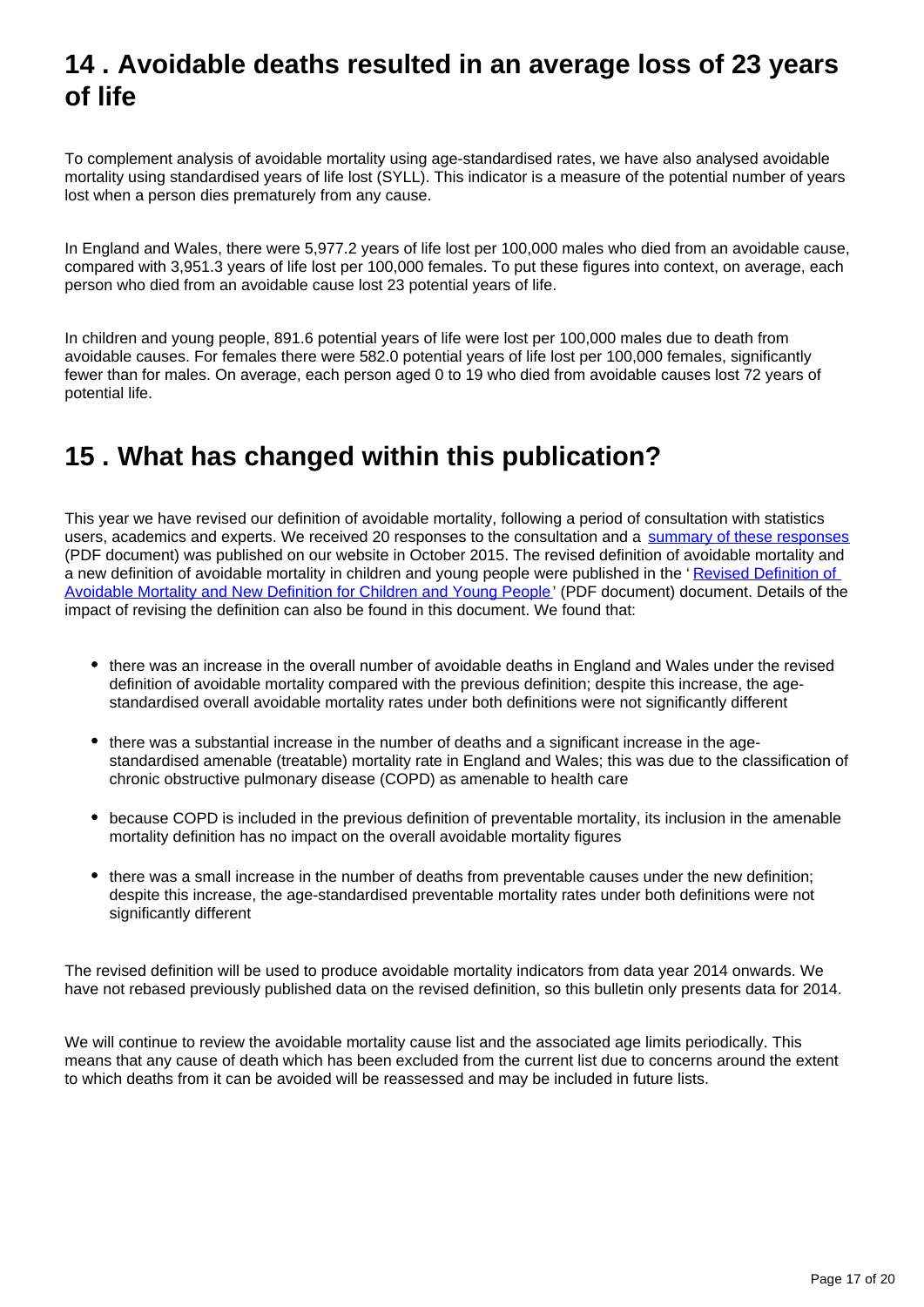# <span id="page-17-0"></span>**16 . Concept of avoidable mortality**

It is widely accepted that the contribution of health care to improvements in population health ought to be quantified. Avoidable mortality, which is based on the concept that premature deaths from certain conditions should be rare, and ideally should not occur in the presence of timely and effective health care, is used as an indicator to measure this contribution.

It is important to note that avoidable mortality was not intended to serve as a definitive source of evidence of differences in effectiveness of healthcare systems. It was designed to highlight areas of potential weaknesses in healthcare that could benefit from further in-depth investigation. Therefore, a degree of caution is recommended when interpreting the data. Further information about the limitations of the concept of avoidable mortality is available in the [avoidable mortality quality and methodology information notes.](https://www.ons.gov.uk/peoplepopulationandcommunity/healthandsocialcare/causesofdeath/qmis/avoidablemortalityinenglandandwalesqmi)

The concept of avoidable mortality was first introduced by Rutstein and others in the 1970s. Rutstein argued that, in order to develop effective indicators of healthcare, lists of diseases which should not (or only infrequently) give rise to death or disability should be drawn up ([Rutstein and others, 1976\)](http://www.nejm.org/doi/full/10.1056/nejm197603112941104).

Rutstein also noted that the list of conditions considered to be avoidable would need to be updated in light of improvements in medical knowledge and practice, as well as social and environmental changes. Although avoidable mortality has been researched for the last 3 decades, there is little consensus among researchers about how to define it.

The list of causes of death we used in defining avoidable mortality is primarily based on the cause lists produced by [Nolte and McKee](http://www.nuffieldtrust.org.uk/sites/files/nuffield/publication/does-healthcare-save-lives-mar04.pdf) (2004) (PDF download) and [Page, Tobias and Glover \(2006\)](http://www.atlantesanitario.it/index.php?option=com_phocadownload&view=category&id=151:bibliografia&download=58:&start=20&Itemid=1) (PDF download). These cause lists were updated and amended to make them more relevant to the UK and to take account of more recent developments in healthcare public health policy. Changes to these lists were influenced by [Wheller and others](http://www.ons.gov.uk/ons/dcp19975_61377.xml)  [\(2007\)](http://www.ons.gov.uk/ons/dcp19975_61377.xml), [AMIEHS \(2011\)](http://amiehs.lshtm.ac.uk/) and views of respondents to the 2011 consultation.

Statistics on avoidable mortality are used by central government, public health observatories, academia and charitable organisations working to reduce the prevalence of specific diseases and conditions deemed to be avoidable causes of death.

One of the main expected uses of these statistics is the monitoring of the quality performance of healthcare and public health policies. The Department of Health uses potential years of life lost (PYLL) from causes considered amenable to healthcare for children and young population in its [NHS Outcomes Framework 2016/17](https://www.gov.uk/government/publications/nhs-outcomes-framework-2016-to-2017) (Department of Health, 2016) and mortality from preventable causes as an indicator in its [Public Health Outcomes Framework](https://www.gov.uk/government/publications/healthy-lives-healthy-people-improving-outcomes-and-supporting-transparency) to reduce preventable ill-health, population dying prematurely and to reduce the gap between communities (Department of Health, 2015).

Further information on [avoidable](https://www.ons.gov.uk/peoplepopulationandcommunity/healthandsocialcare/causesofdeath/qmis/avoidablemortalityinenglandandwalesqmi) mortality indicators used at international level is available in the avoidable [mortality quality and methodology information notes.](https://www.ons.gov.uk/peoplepopulationandcommunity/healthandsocialcare/causesofdeath/qmis/avoidablemortalityinenglandandwalesqmi)

# <span id="page-17-1"></span>**17 . Quality and methodology**

Age-standardised rates were calculated using the number of potentially avoidable deaths registered in each year as the numerator and the mid-year population estimate for that year as the denominator.

Although age limits were set for some cause groups, rates were calculated using people of all ages as the denominator to allow data by cause group, amenable and preventable categories to be presented on a comparable basis. For the children and young people's indicator, an upper age limit of 19 years was used to calculate age-standardised rates.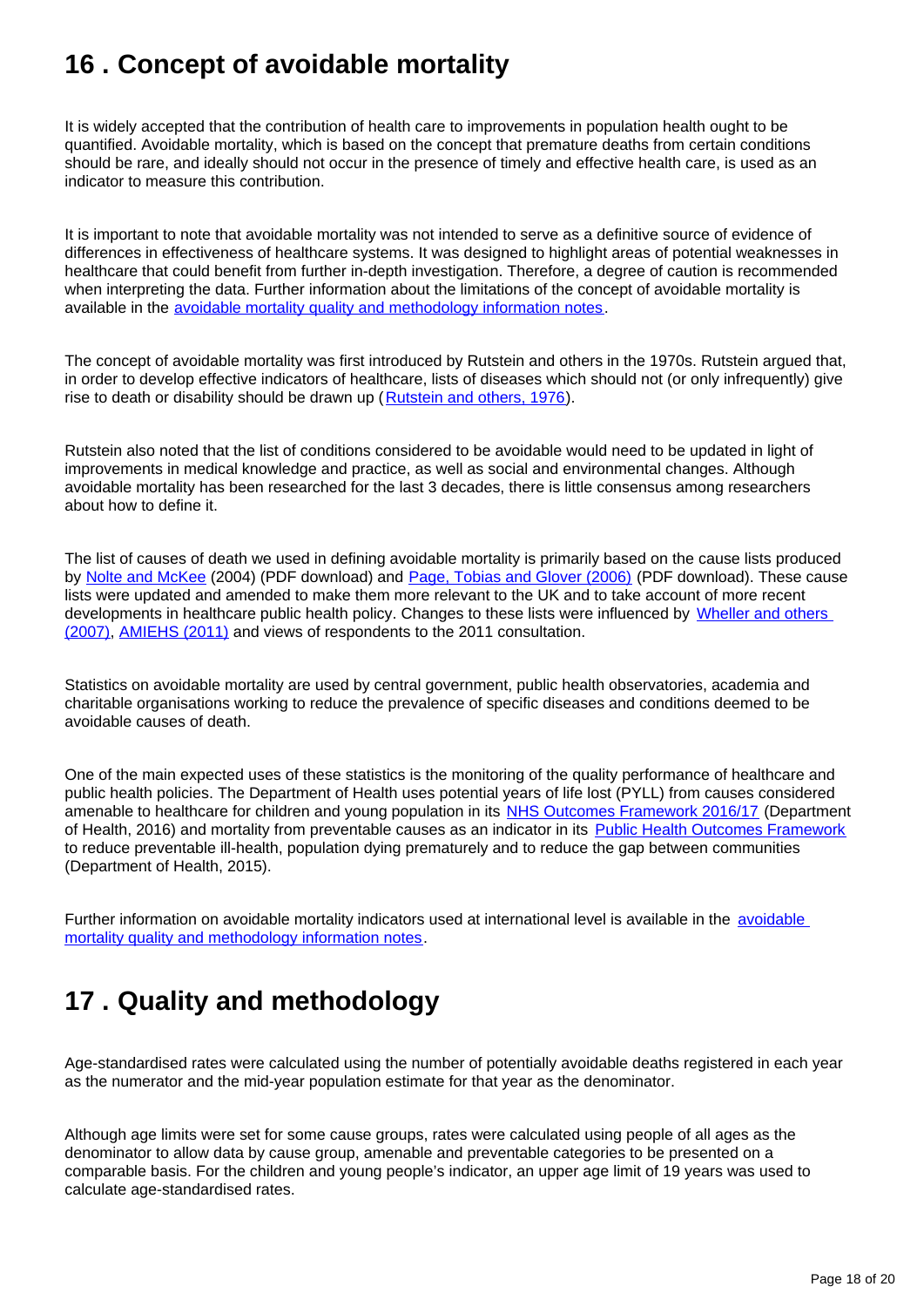Potential years of life lost (PYLL) is a measure of the potential number of years lost when people die prematurely from any cause. The basic concept underpinning PYLL is that deaths at younger ages are weighted more heavily than those at older ages. The advantage in doing this is that deaths at younger ages may be perceived to be of less importance if cause-specific death rates alone were used to highlight the burden of disease and injury, as conditions such as cancer and heart disease often occur at older ages and have relatively high mortality rates.

To enhance comparability between areas and the sexes, we have standardised PYLLs using the 2013 European Standard Population (ESP). It is therefore referred to as standardised years of life lost (SYLL) for clarity. SYLL rates represent the potential years of life lost if the population of England and Wales had the same population structure as the 2013 ESP. The rates are presented as years of life lost per 100,000 population. Detailed explanations on how this indicator is calculated are available in the avoidable mortality quality and methodology [information notes](https://www.ons.gov.uk/peoplepopulationandcommunity/healthandsocialcare/causesofdeath/qmis/avoidablemortalityinenglandandwalesqmi).

The average years of life lost (AYLL) is a measure of the potential number of years lost when an individual dies prematurely from any cause. It is calculated by summing up the number of deaths in each age group, weighted by the corresponding remaining life expectancy and then dividing the result by the total number of deaths across all age group.

# <span id="page-18-0"></span>**18 . Results**

Avoidable mortality data for England and Wales can be found in the [datasets](https://www.ons.gov.uk/peoplepopulationandcommunity/healthandsocialcare/causesofdeath/bulletins/avoidablemortalityinenglandandwales/2014/relateddata).

The 3 workbooks contain:

- the age-standardised rates, standardised years of life lost and the total numbers of deaths for causes considered avoidable, amenable and preventable
- the number avoidable deaths by broad cause group, sex and 5-year age group
- the age-standardised rates, standardised years of life lost and a detailed breakdown of avoidable deaths in children and young people

Special extracts and tabulations of avoidable mortality data for England and Wales are available to order (subject to legal frameworks, disclosure control, resources and the **ONS** charging policy, where appropriate). Enquiries should be made to the Mortality Analysis Team (mortality@ons.gsi.gov.uk or telephone: +44 (0) 1633 455292). User requested data will be published onto our website.